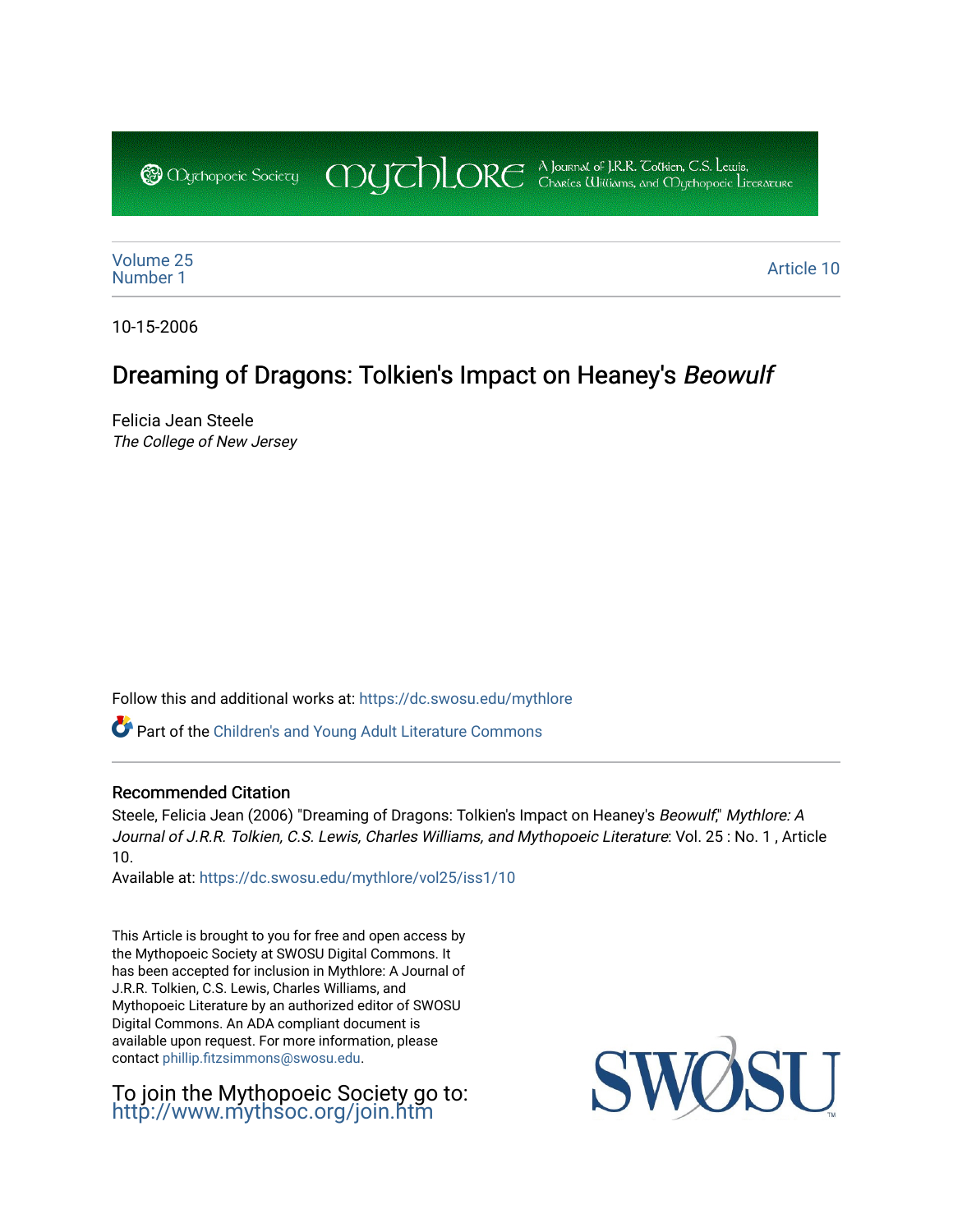## Mythcon 52: The Mythic, the Fantastic, and the Alien

Albuquerque, New Mexico; July 29 - August 1, 2022 <http://www.mythsoc.org/mythcon/mythcon-52.htm>



#### Abstract

On the influence of Tolkien's Beowulf essay, and his subtle shaping of our current cultural conception of dragons, on Seamus Heaney's translation of Beowulf.

#### Additional Keywords

Beowulf; Heaney, Seamus. Beowulf; Tolkien, J.R.R. The Hobbit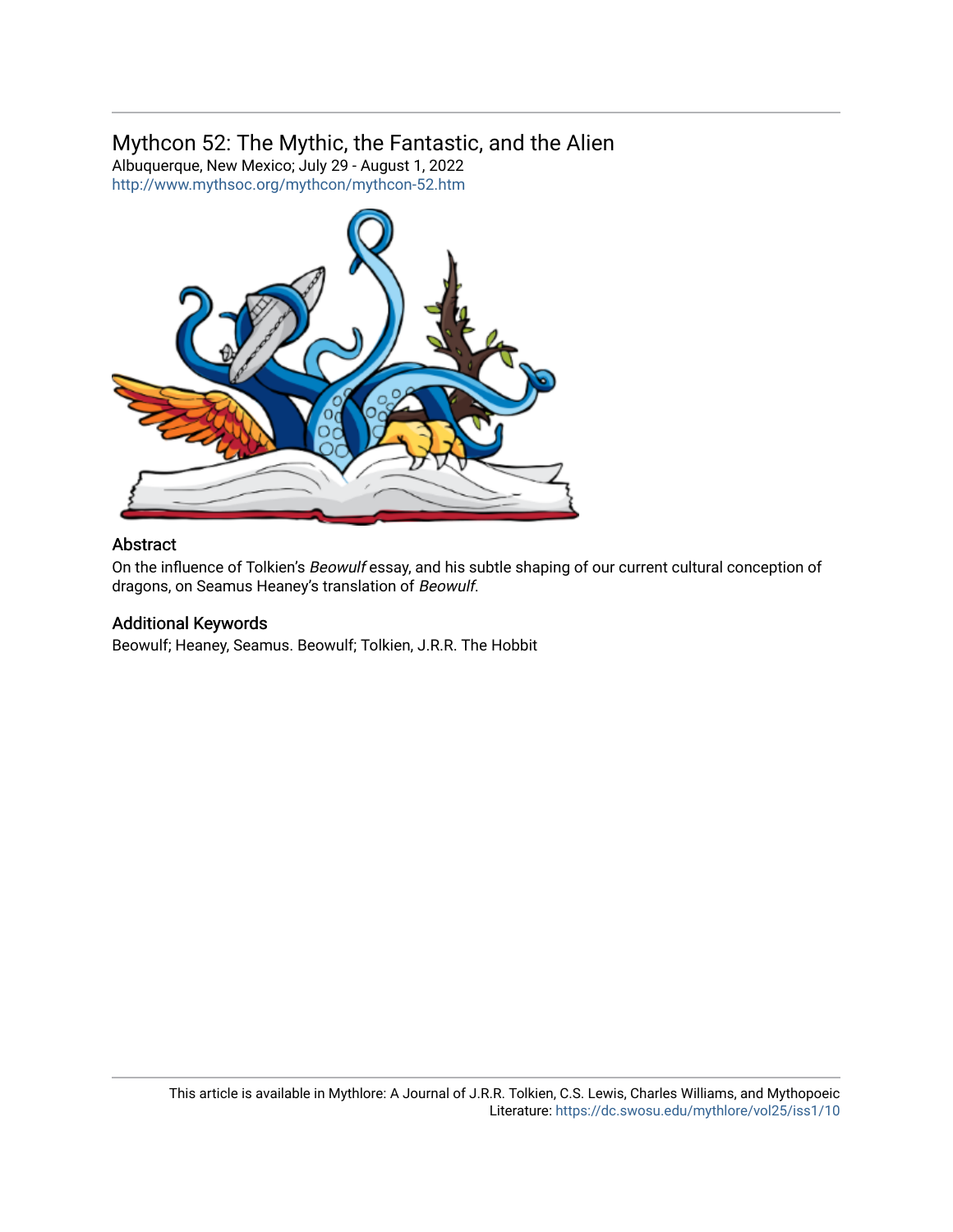### **Dreaming of Dragons: Tolkien's Impact on Heaney's** *Beowulf*

#### **Felicia Jean Steele**

As a result of surging interest in J. R. R. Tolkien's *The Lord of the Rings,* due in part to the Peter Jackson film adaptations and in part to the publication of Michael D. C. Drout's variorum edition of Tolkien's *Beowulf and the Critics,* both popular and scholarly audiences have come to understand the role that Old English literature, particularly the *Beowulf* poem, plays in Tolkien's literary worldview. Anglo-Saxonists widely acknowledge their dependence upon Tolkien for the ground broken by his 1936 essay, "*Beowulf*: The Monsters and the Critics." Without Tolkien's intercession, *Beowulf* may never have come to be treated as the work of art it is. Any discussion of *Beowulf* criticism invariably begins with a reference to Tolkien. Peter S. Baker introduces his recent collection of essays by saying that Tolkien's "Beowulf: The Monsters and the Critics" "continue[s] to be influential" and is "still worth the student's attention"  $(xi)$ . So present is Tolkien within the critical mind of the Anglo-Saxonist that Roy Michael Liuzza, in his essay about the dating of *Beowulf* closing the same volume, references Tolkien's unconditional acceptance of "the attribution of *Beowulf* to the 'age of Bede'''(281). The placement of Tolkien at the "alpha" and "omega" of *Beowulf-scholarship* in this particular collection demonstrates the prominence Tolkien occupies within the Anglo-Saxonist imagination.<sup>1</sup>

Tolkien's influence is also felt in literary treatments of the poem that may not always be as welcomed by Anglo-Saxonists as they are by contemporary readers nursed on Tolkien's fantastic treatments of the poem's narrative elements. Both scholars and poets assert the centrality of Tolkien's role in *Beowulf* criticism. Bruce Mitchell comments that "The Greenfield and Robinson *Bibliography* records seventy items on 'Literary Interpretations' of Beowulf before J.R.R. Tolkien's lecture and two-hundred-and-fifty between its publication and the end of 1972" (209). Seamus Heaney credits Tolkien

<sup>&</sup>lt;sup>1</sup> Jane Chance has discussed Tolkien's influence on medieval scholarship in the critical assessment that introduces her collection, *Tolkien the Medievalist.*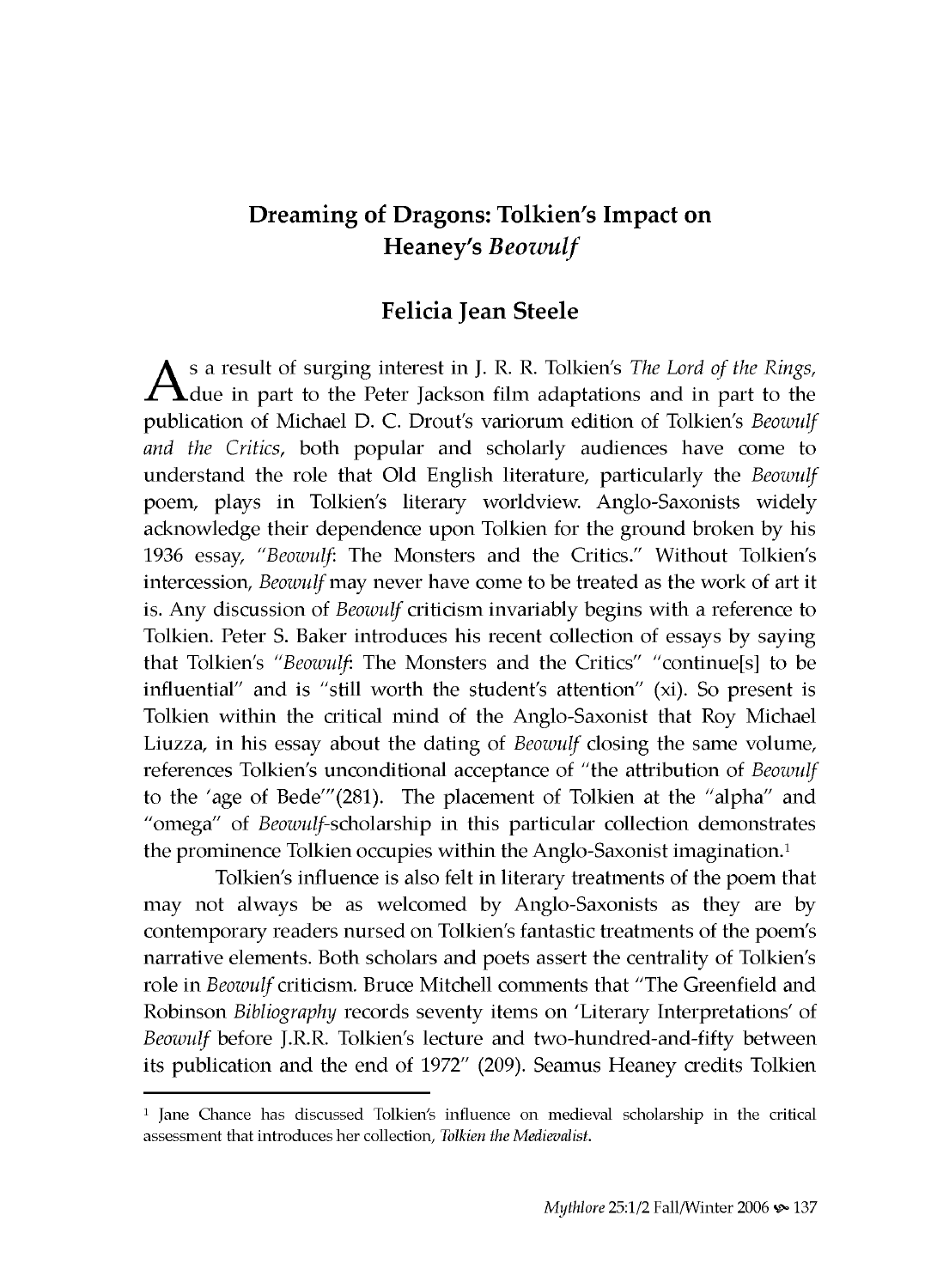with an "epoch-making paper" that takes "for granted the poem's integrity and distinction as a work of art" wherein Tolkien "proceeded to show in what this integrity and distinction inhered" $-$ a major departure from the litany of ostensibly non-literary scholarly treatments of the poem that precede his discussion of Tolkien ("Introduction" xi). Few Anglo-Saxonists would quibble with Heaney's characterization of Tolkien's significance, even though much has been said concerning Heaney's faithfulness to the original poem .2 For scholars, poets, and students alike, Tolkien's essay has become central to our understanding and treatment of the poem. At the same time, Old English literature is central to our understanding of Tolkien's own literary canon.3 Tolkien's re-imaginings of *Beowulf* in his fiction emerge seamlessly from his critical treatment of the poem. Thus, in Heaney's translation of ll. 2287-2290 we find a perfect parallel to Tolkien's recasting of the dragon episode in *The Hobbit.* Although Heaney's unfamiliarity with *The Hobbit* makes it unlikely that Tolkien's fiction influences his translation directly, Tolkien's scholarship clearly prompts Heaney to select the same literary trope to represent dragonly consciousness: the dream.<sup>4</sup>

Heaney translates ll. 2287-2290 quite freely. The original poem presents the dragon awakening to awareness that a thief has trespassed on his hoard. The reader gets a glimpse of the dragon that resembles a bloodhound, casting about for the scent left by the interloper:

| Þā se wyrm onwōc,     | wrōht wæs genīwad;                           |
|-----------------------|----------------------------------------------|
| stonc ðā æfter stāne, | stearcheort onfand                           |
| fēondes fōtlāst;      | hē tō forð gestōp                            |
| dyrnan cræfte         | dracan hēafde nēah. (2287-2290) <sup>5</sup> |

<sup>2</sup> Howell Chickering reports that "professional Anglo-Saxonists early on derogated [Heaney's translation] with the name 'Heaneywulf' since to them it was 'just not *Beowulf''* (161). Andy Orchard comments that "Heaney's version has been justly celebrated as a piece of poetry in its own right," contrasting it to "more pedestrian" prose translations (81).

<sup>3</sup> As T. A. Shippey points out "Tolkien's fiction is certainly rooted in philology;" he also reports that Tolkien believed "a primary 'fact' about my work, that it is all of a piece, and *fundamentally linguistic* in inspiration" (xiii).

<sup>4</sup> When asked if *The Hobbit* could have influenced his translation choices, Heaney answered, "I just wish the answer could be more interesting, but the truth is, I have not read *The Hobbit* and am therefore unlikely to have been influenced by the Tolkien dragon episode"("Letter to the Author").

<sup>5</sup> All quotations from *Beowulf* will be from Klaeber. Unless otherwise noted, translations are my own.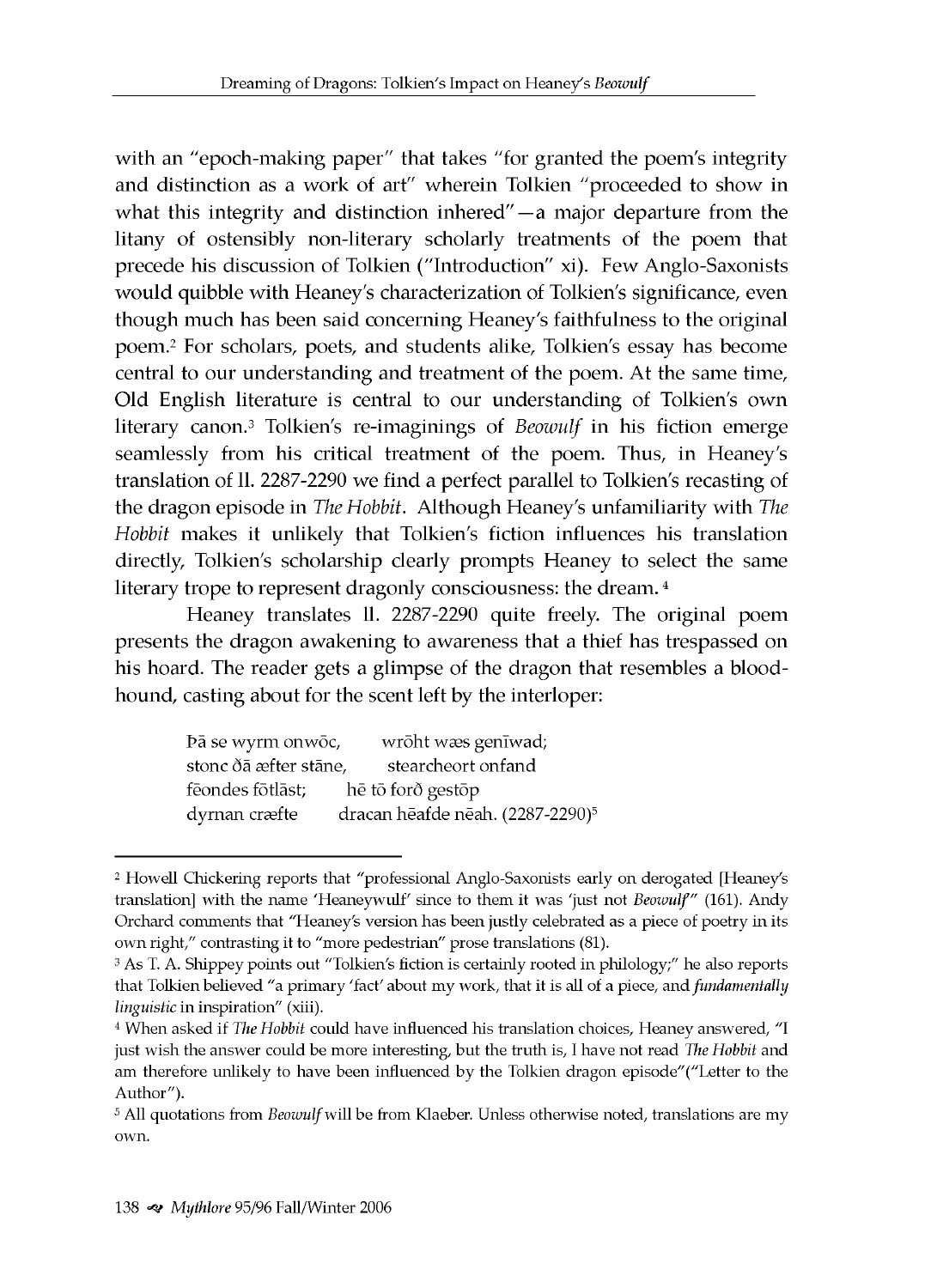[When the dragon awoke, anger was renewed. The stark-hearted sniffed after the stone, discovered the footprints of the enemy; he stepped too near, with secret craft, to the head of the dragon.]

In Old English, the dragon is a "wyrm" characterized first, and most significantly, by its sense of smell. The dragon is animalistic, instinctive, and most unlike the human trespasser, who, with a "dyrnan cræfte," has enough skill to go unnoticed initially.

When Heaney translates this passage, he subtly argues for a consciousness of the dragon that surpasses simple anger or mere animal instinct. Heaney's dragon does not simply awake to discover the scent; he awakens from a dream:

> When the dragon awoke, trouble flared again. He rippled down the rock, writhing with anger when he saw the footprints of the prowler who had stolen too close to his dreaming head. (2287-2290)

Heaney's dragon is much less like the sniffing dog implied in the Old English text, who "stonc ðā æfter stāne," but more a true worm, who "rippled down the rock, writhing with anger." Both the Anglo-Saxon poet and the twentieth-century adapter maintain their focus on the "footsteps" (fotlast) of the thief. The most significant, and interesting, translation/adaptation decision comes with Heaney's characterization of the dragon as one who has a "dreaming head."

The notion of a dragon's internal consciousness appears in Tolkien's famous essay, but it is most fully realized in the way that Tolkien adapts the dragon episode in *The Hobbit.* Tolkien's assertion of the dragon's inner life in "The Monsters and the Critics" comes as he comments upon this very passage in *Beowulf:*

Beowulf's dragon, if one wishes really to criticize, is not to be blamed for being a dragon, but rather for not being dragon enough, plain pure fairy-story dragon. There are in the poem some vivid touches of the right kind —as *pa se wyrm onwoc, wroht waes geniwad; stonc after stane* [when the dragon awoke, strife was renewed; he then moved quickly along by the rock], 2285-in which this dragon is real worm, with a bestial life and thought of his own, but the conception, none the less, approaches *draconitas* [dragon-ness] rather than *draco* [dragon]: a personification of malice, greed, destruction (the evil side of heroic life), and of the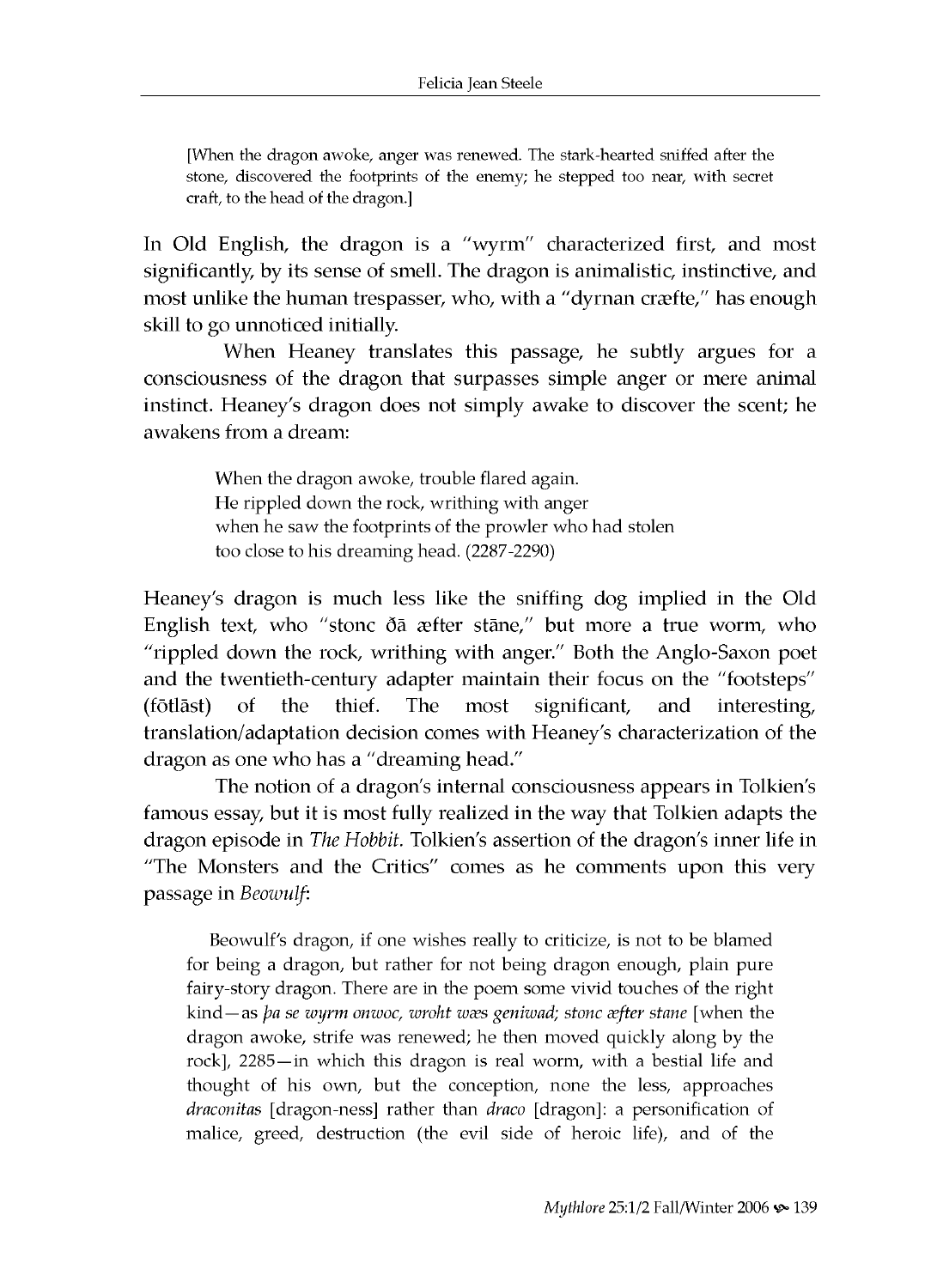**undiscriminating cruelty of fortune that distinguishes not good or bad (the evil aspect of all life). (Tolkien,** *Monsters* **16-17) 6**

For Tolkien, this particular passage exemplified dragon as beast, with an awareness of his own bestiality that overwhelmed his watered-down role as symbolic token of the failings of nobility: "malice, greed, destruction." Tolkien de-allegorizes, or de-symbolizes, the dragon in *The Hobbit.* In other words, he provides the script for the inner life of the dragon that asserts its nature as *"draco,"* the thing itself, rather than the abstraction, *"draconitas."*

In the opening chapter of *The Hobbit*, Tolkien foreshadows the way in which Bilbo will act out the drama of lines 2280-2286 of *Beowulf*, the description of the thief who seeks the cup as a means for reconciliation with his master.<sup>7</sup> Gandalf tells the assembled dwarves that he has chosen "the fourteenth man" for their expedition, to recover the hoard Smaug the dragon guards in the Lonely Mountain.<sup>8</sup> Gandalf says that Bilbo "is a Burglar, a Burglar he is, or will be w hen the time comes" *(Hobbit* I:28). W hen the time comes, he is indeed a burglar, a burglar who is dumbstruck when he gazes on the dragon's hoard the first time:

**He gazed for what seemed an age, before drawn almost against his will, he stole from the shadow of the doorway, across the floor to the nearest edge of the m ounds of treasure. Above him the sleeping dragon lay, a dire**

oð ðæt hyne än abealch mon on mode; mandryhtne bær fæted wæge, friodowære bæd hlaford sinne. Da wæs hord rasod onboren bēaga hord, bēne getīðad feasceaftum men; (2280b-2285a)

<sup>6</sup> Mary Faraci has already commented that "When *The Hobbit* was published, its readers were privileged to get a full picture of what Tolkien considers 'dragon enough.'" (59).

<sup>[</sup>until one man angered him in his mind; he bore the gold-plated cup to his leader, asked his lord for terms of peace. Then the hoard was explored, a cache of rings carried out, the petition granted to the wretched man.]

<sup>8</sup> The number fourteen has a particular resonance within *Beowulf. When* Beowulf sets out for Heorot, he leads a crew of fourteen men in the expedition and, hence, is "fiftaine sum" (a certain one of fifteen), l.207. When Beowulf returns from dispatching Grendel's mother, he is one of the "feowertæne Geata gongan" (fourteen of the Geats walking), 11. 1640-1641. At the conclusion of *Beowulf,* "ealre twelfe" (twelve lords), l. 3170, circle Beowulf's barrow. Since these have expressly been described as "Gēata lēode" (the people of the Geats), l. 3137, there may be some ambiguity. If Wiglaf is included in the count, there are fourteen warriors present: the twelve encircling the barrow, Wiglaf, and the departed Beowulf.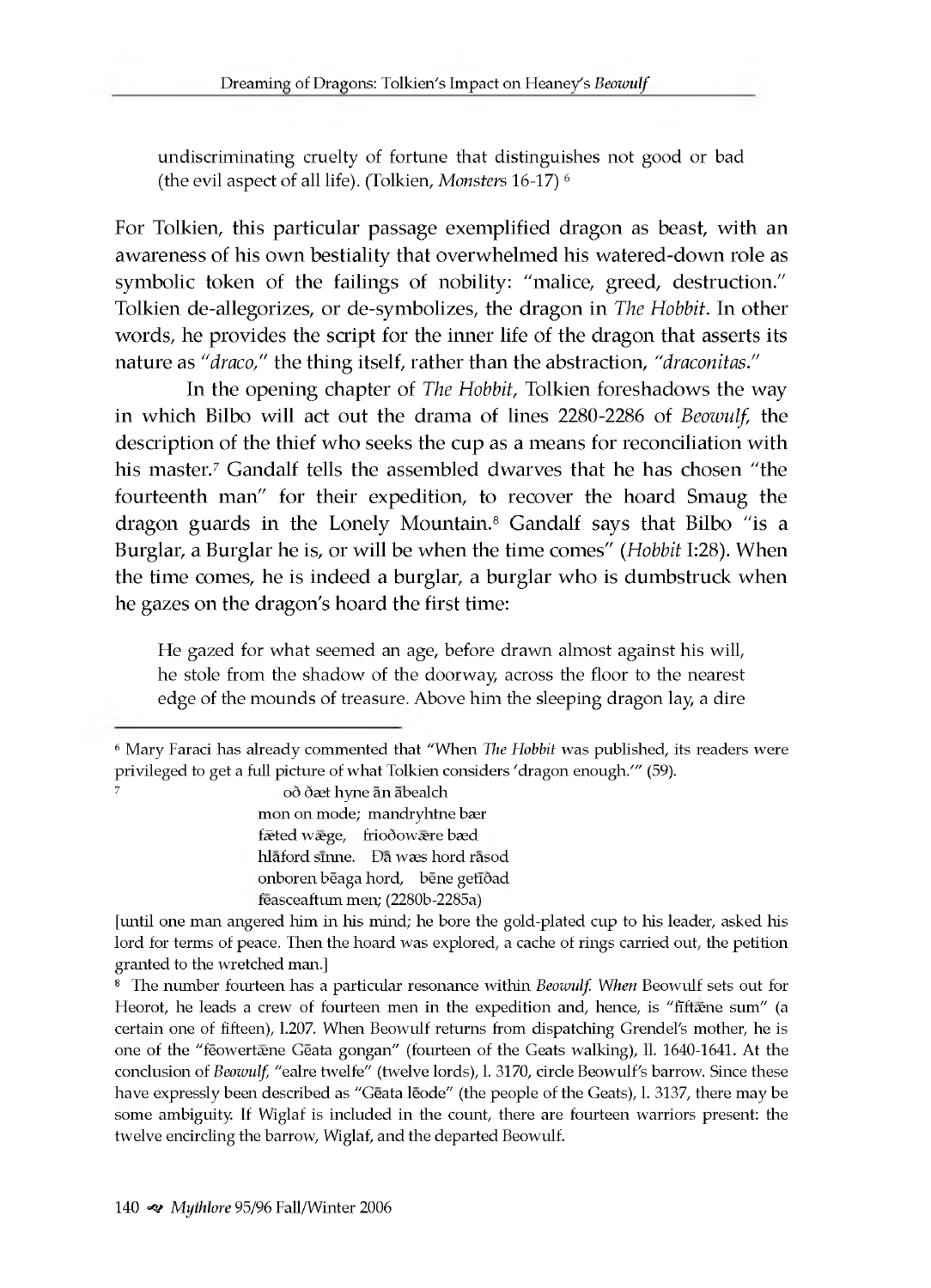menace even in his sleep. He grasped a great two-handled cup, as heavy as he could carry, and cast one fearful eye upwards. Smaug stirred a wing, opened a claw, the rumble of his snoring changed its note. *(Hobbit XII:* 228)

Tolkien recasts the narrative of the young thane, driven out of his community, who plunders the dragon's hoard in hope of regaining his lord's favor, as the story of Bilbo Baggins, reluctant thief finally seduced when his "heart was filled and pierced with enchantment" at the sight of the hoard (ibid.). The only substantial differences between the Old English poem and Tolkien's narrative (besides the reduction in stature on the part of the protagonist) are the physical presence of the dragon within the scene and the description of the cup, focused more on the architecture of the vessel rather than upon its material. It is "two-handled" and "heavy" rather than simply "gold-plated."

Unlike the dragon in *Beowulf*, Smaug does not awaken immediately, but as our narrator tells us,

It does not do to leave a live dragon out of your calculations, if you live near him. Dragons may not have much real use for all their wealth, but they know it to an ounce as a rule, especially after long possession; and Smaug was no exception. He had passed from an uneasy dream (in which a warrior, altogether insignificant in size but provided with a bitter sword and great courage, figured most unpleasantly) to a doze, and from a doze to wide waking. *(Hobbit XII: 229)* 

In Tolkien's fictional narrative, the dragon is full of that "bestial life and thought of his own" that he praises in his scholarly treatment of the lines, to such an extent that he even dreams. He is even a capable accountant, able to know his hoard "to an ounce as a rule." Moreover, Smaug is an unexceptional dragon, alike in every possible way to all other "live dragons" to which our narrator refers. Tolkien's narrative move-his assertion of proverbial wisdom-foregrounds the fact that our narrator is aware of other dragons, who have behaved similarly in the past. Finally, and most importantly for our discussion of Heaney's treatment of ll. 2287-2290, the dragon dreams.

The dragon's dream itself proves the most interesting detail of the passage. Smaug dreams of a warrior, "altogether insignificant in size but provided with a bitter sword and great courage." The principal way that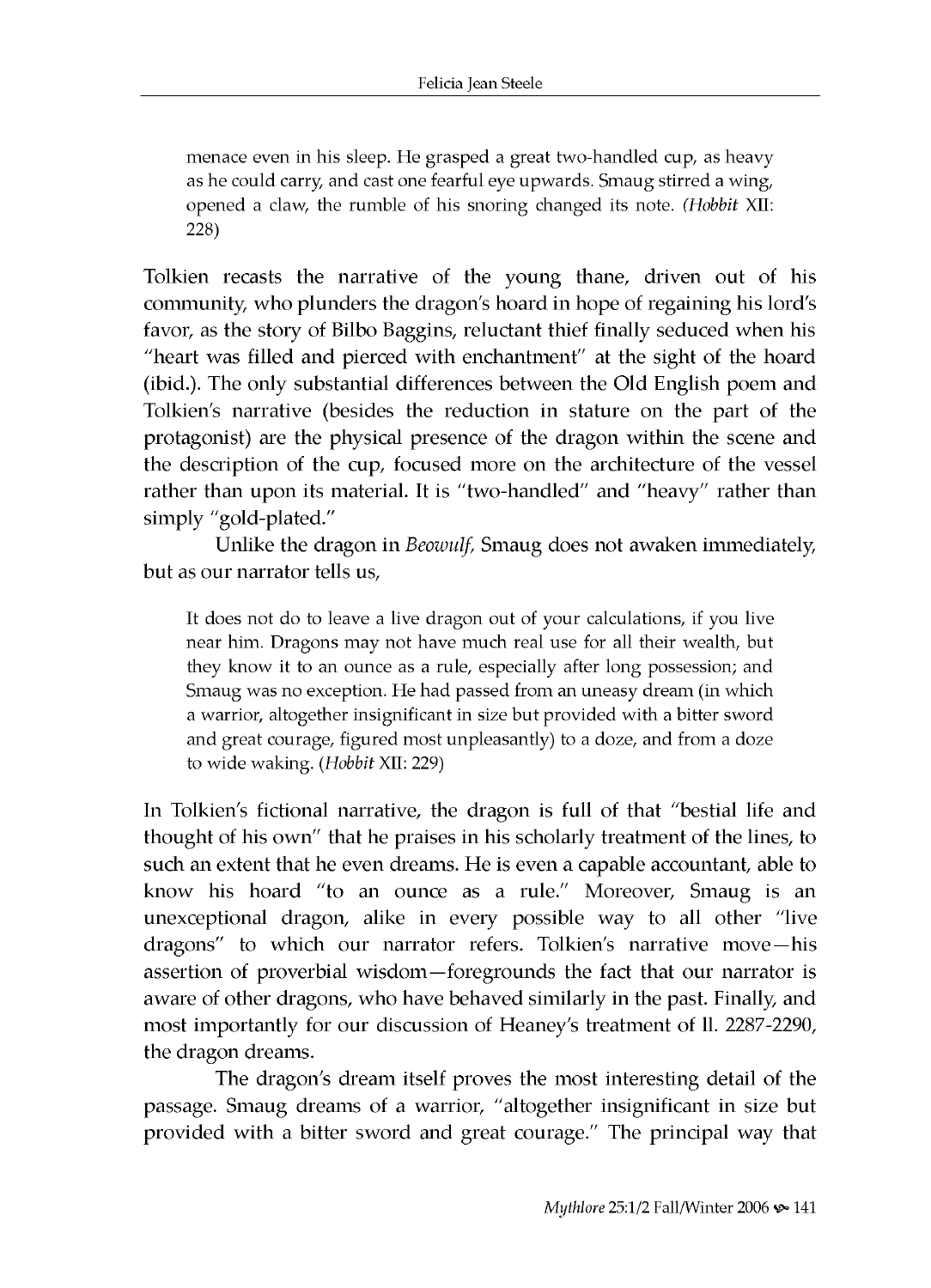this passage might be read would be as a lucid dream on Smaug's part: despite his drowsiness, he remains aware of Bilbo's presence. Indeed, the Hobbits are "insignificant in size," and Bilbo is no doubt courageous by the time he encounters the dragon. While not armed with a "bitter sword," Bilbo "loosened his dagger in its sheath" as he enters Smaug's hoard *(Hobbit* XII: 226). Bilbo's dagger, however, is not sufficient to penetrate the dragon, who is "armoured above and below with iron scales and hard gems," so that he is confident that "No blade can pierce me" (XII: 238). The hobbit does not enter the hoard with any intention to injure the dragon, so it would be impossible to assert that Smaug has any premonition or awareness of Bilbo's presence that would inspire such an anxious dream.

Nor could we assert that Smaug's dream is a premonition of his future demise. Smaug dies not at the hands of a warrior armed with a "bitter sword," but at the point of the last arrow discharged from Bard's bow (XIV: 262). A thrush shares the intelligence Bilbo had collected during his riddling banter with the dragon and prompts Bard to aim an arrow "for the hollow of the left breast" (XIV: 261). W hen the dragon displayed himself to Bilbo, Bilbo had thought the "large patch in the hollow of his left breast as bare as a snail out of its shell" (XII: 238). If Smaug had had a premonition of his own death, he should have dreamt of a "warrior insignificant in size," because of his great elevation with respect to Bard, "armed with a bitter arrow." Thus, we may say confidently that Smaug's dream is neither lucid vision nor premonition of death.

Smaug's dream manifests his knowledge of dragon-lore, the intersubjectivity that he shares with other dragons. In other words, Smaug is dreaming not of a warrior "insignificant in size" and "provided with a bitter sword" that shall face him before his own death, but of a warrior who has contended against another dragon. He is dreaming the stories of dragons. According to Tom Shippey, "For Tolkien's taste there were too few dragons in ancient literature, indeed by his count only three—the Miðgarðsorm or 'Worm of Middle-earth' which was to destroy the god Thor at Ragnarök, the Norse Doomsday; the dragon which Beowulf fights and kills at the cost of his own life; and Fafnir, who is killed by the Norse hero Sigurð" (36). While Smaug does not refer directly to the folkloric traditions of dragons, the whole dragon episode of *The Hobbit* is suffused with a sense of history: Smaug's personal history, the history of dragon-lore, and the history of Middle-earth itself. These three historical threads connect Smaug with the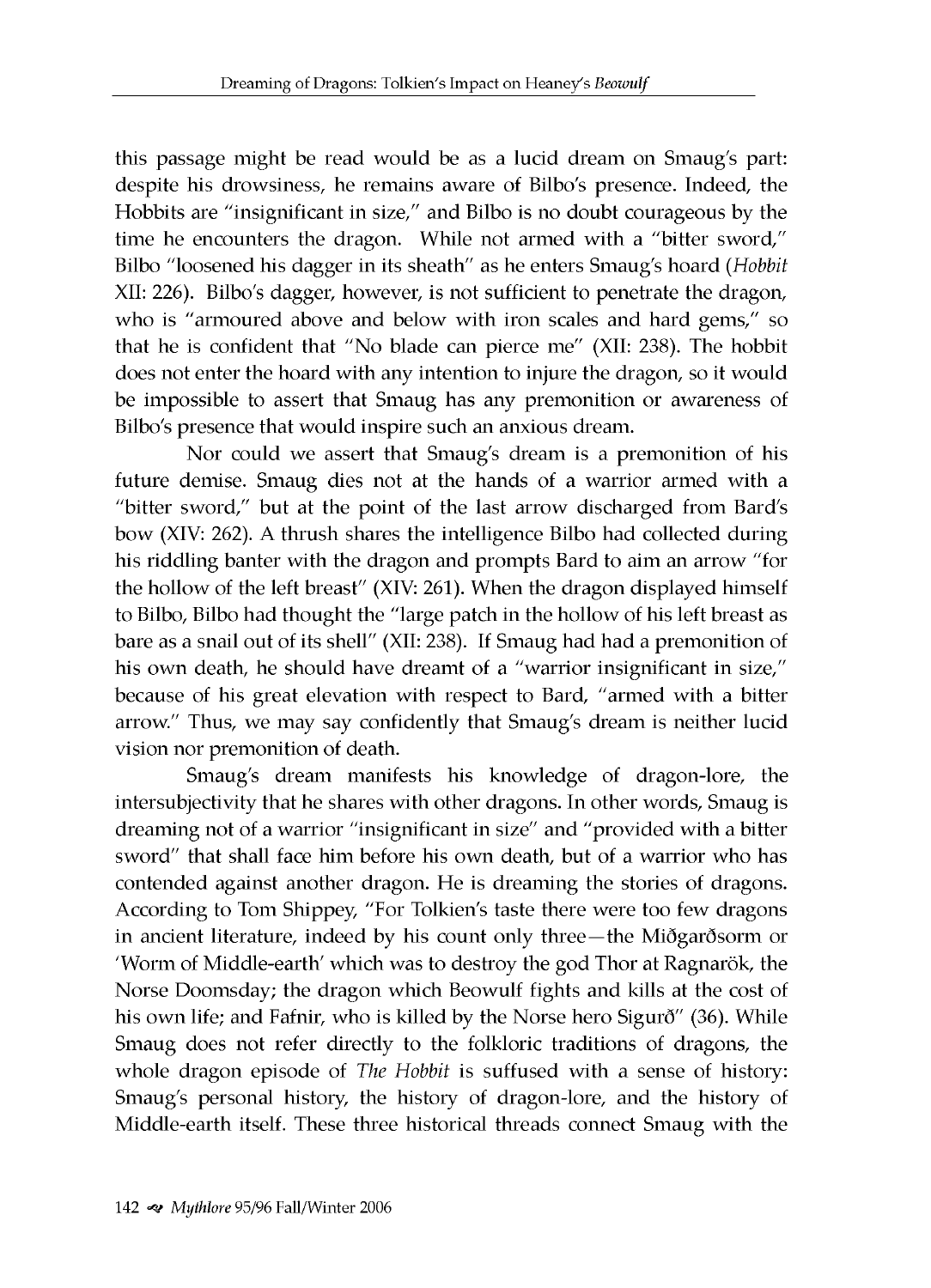dragons of Germanic literature, and Smaug's subjectivity conjures up an awareness in the reader that Smaug feels his status among dragons. Once Smaug awakens, he senses something strange, a "breath of strange air in his cave" (XII: 229). Unlike the dragon of *Beowulf*, Smaug is not moved to "stonc  $\text{a}$  after stane," but is instead moved to recollection, critique, and suspicion: "He had never felt quite happy about" the draft from a little hole, "and now he glared at it in suspicion and wondered why he had never blocked it up. Of late he had half fancied" he had heard knocking (ibid.). Smaug feels, suspects, and fancies. Not only does Smaug manifest his particular subjectivity in thought recorded by our omniscient narrator, he speaks, and speaks of himself, in acutely historical terms.

The hobbit makes the most of Smaug's inflated sense of historical im portance. Once detected, Bilbo claims that he has come to Smaug's lair "to have a look at you and see if you were truly as great as tales say" (XII: 234). From the outset, Bilbo and Smaug encounter one another accompanied by the folkloric tradition of dragons. Although flattered that Bilbo seems "familiar with [his] name," the dragon is not fooled, and is seemingly aware that Bilbo is exploiting the shared tradition of dragon-lore in their discussion. The narrator also returns to proverbial wisdom about dragons to place Smaug further within the purview of the tradition:

This of course is the way to talk to dragons, if you don't want to reveal your proper name (which is wise), and don't want to infuriate them by a flat refusal (which is also very wise). No dragon can resist the fascination of riddling talk and of wasting time trying to understand it. (Hobbit XII: 235)

Smaug, therefore, is not a unique dragon, but a dragon like any other whom the narrator knows. Shippey points out that the "riddling talk" recalls the Eddic poem *Fafnismal,* w here Sigurd "will not give his name, but replies riddlingly, calling himself both motherless and fatherless" (36). Smaug is a dragon like that faced by any great Germanic hero, a dragon like Beowulf's foe, or a dragon like that faced by Sigurð. Thus, we may contend that Smaug, in his dream, dreams of Beowulf, "a warrior insignificant in size" and, indeed, "provided with a bitter sword and great courage."

Tolkien borrows the plot of the plundered hoard, this plot of the thief who steals the cup from the sleeping dragon. But the little touch of literary genius, Tolkien's nod to *Beowulf,* comes not from just this plot, but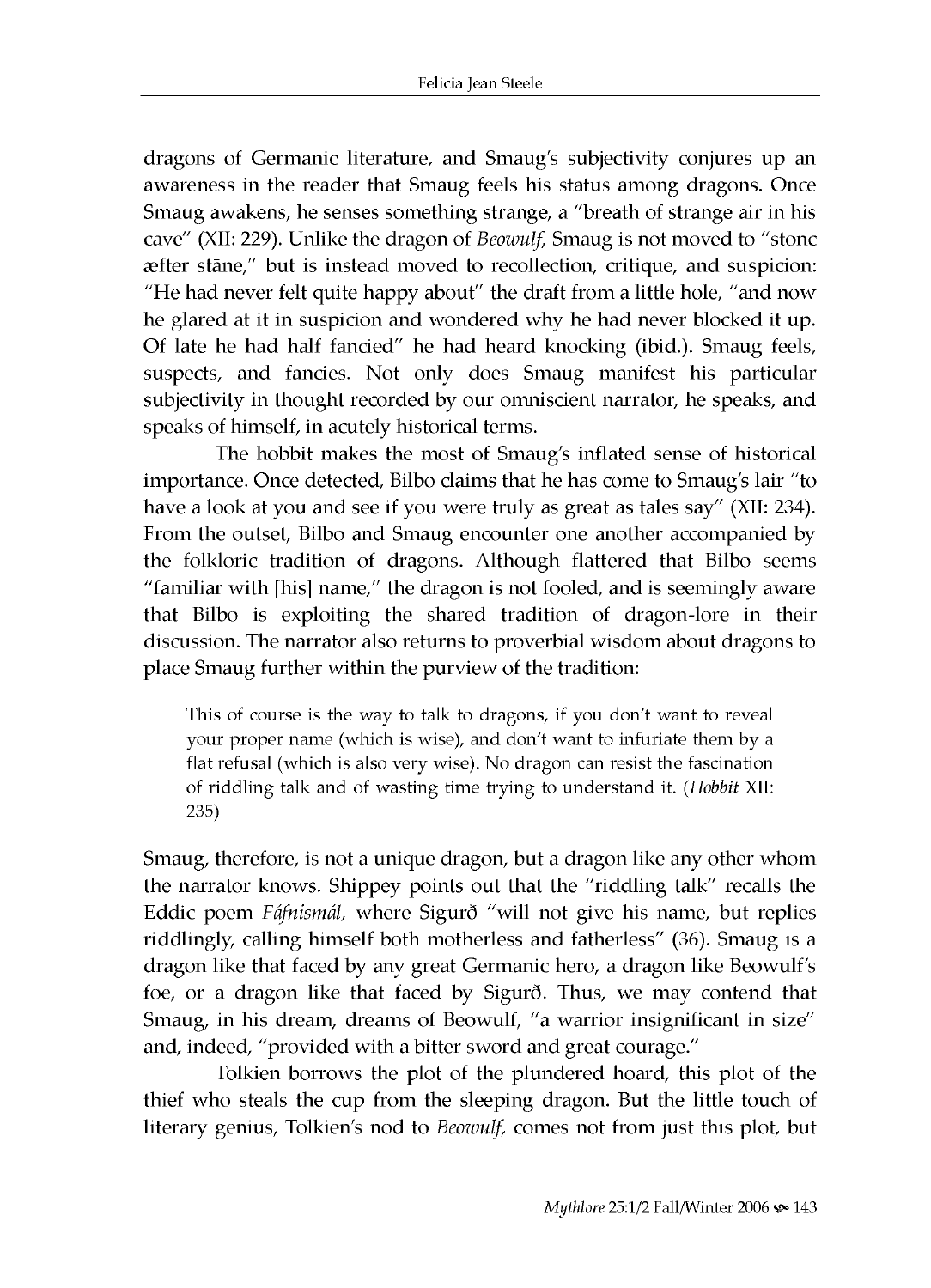from the way he manipulates the dreaming dragon Smaug in his story. Tolkien uses Smaug's dream to remind us of the sleeping dragon in *Beowulf*, who is finally defeated by Beowulf himself, who first attacks him with an ancient long-sword (Nægling) and finally with a short sword.

Nægling forbærst. geswac æt sæcce sweord Biowulfes gomol ond grægmæl. (11. 2680b-2682a) [Nægling snapped; Beowulf's sword, ancient and gray, failed at battle.]

Pā gēn sylf cyning geweold his gewitte, wæll-seaxe gebræd biter ond beaduscearp, bæt he on byrnan wæg (ll. 2702b-2704) [Then still the king himself held his wits, drew the battle-dagger, bitter and battlesharp, that he carried in his coat of mail.]

The description of the "warrior [...] provided with a bitter sword" even recalls the language of the passage where Beowulf's dragon-foe meets his end, where the hero draws a "w all-seaxe" that is "biter ond beaduscearp." Not only does Tolkien recast Bilbo as the thief who steals the cup, Tolkien deploys the language of the dragon's death-scene in Smaug's dream . Given Tolkien's acute awareness of language and all its resonances, it seems likely that his use of a cognate *(bitter* for *biter)* is intentional and indicates a direct gesture to readers familiar with the Old English original that he modifies.<sup>9</sup>

Thus, when Heaney's dragon realizes that a "prowler [...] had stolen / too close to his dreaming head" the connection between *Beowulf* and Tolkien's Hobbit comes full circle. Not only does Tolkien reframe the concluding heroic episode of *Beowulf* as the adventure of a hobbit from The Shire, but Tolkien's treatment of that episode has such resonance for our modern understanding of the poem that it parallels translation choices in the decidedly most modern of translations. For both Tolkien and Heaney, dreaming is the optimal measure of subjectivity. Although Heaney doubts that *The Hobbit* could have influenced his translation choices, Tolkien's scholarship certainly has. Heaney discusses Tolkien's impact upon *Beowulf* 

<sup>9</sup> As an astute anonymous reader has pointed out, Tolkien regularly demonstrates preference for cognates in translations. For example, in Tolkien's translation of *Sir Gawain and the Green Knight,* we find PDE *flood* for ME *flod (Sir Gawain and the Green Knight. Pearl. Sir Orfeo,* 13). Other translators, including Marie Borroff, prefer the term *sea (Sir Gawain and the Green Knight: A Verse Translation, 13).*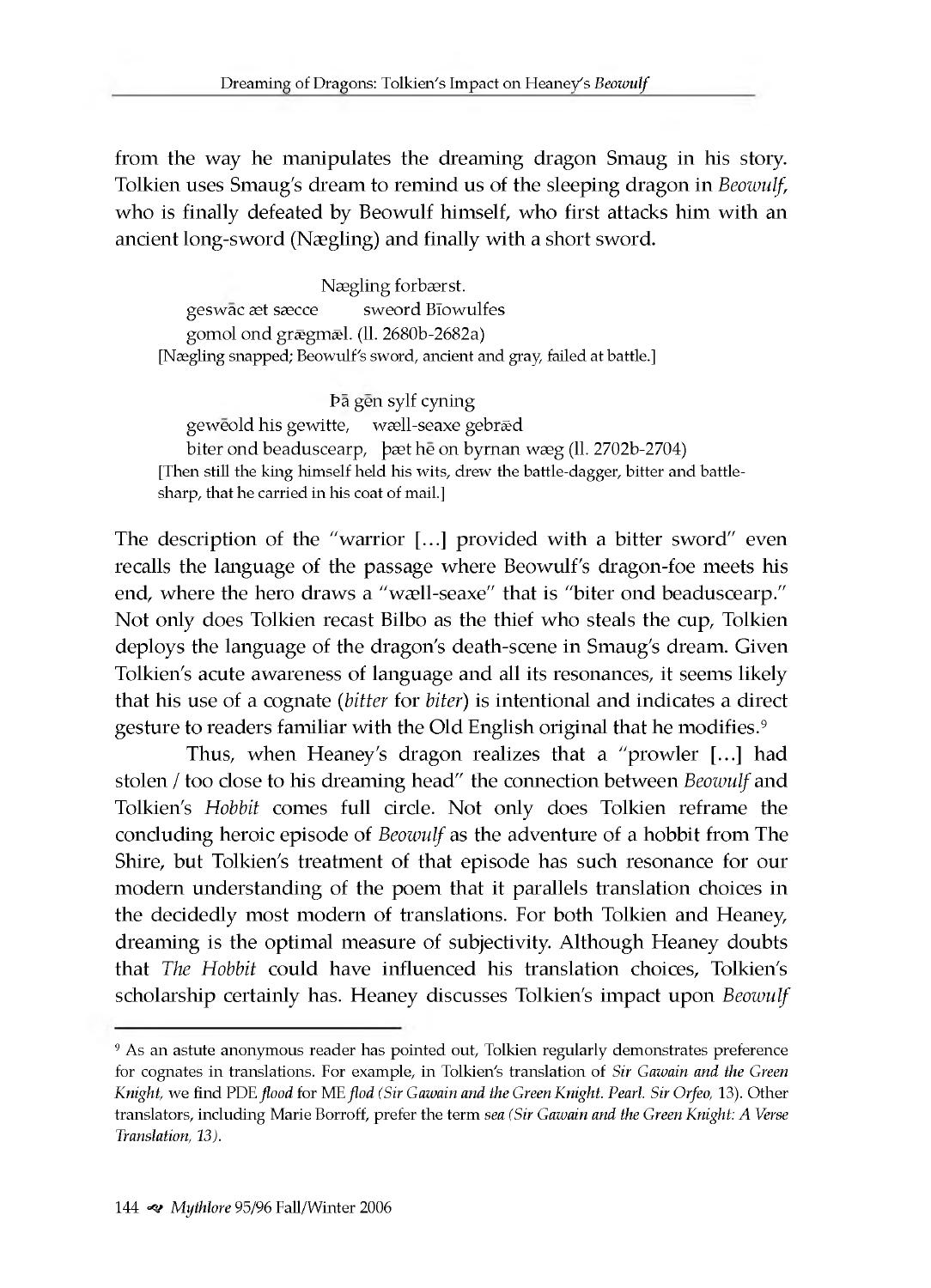scholarship (and the reading of the poem) with clearly articulated respect for "Tolkien's brilliant literary treatment," that argues "that the *Beowulf* poet was an imaginative writer rather than some kind of back-formation derived from nineteenth-century folklore and philology" ("Introduction" xi). The imaginative writer, the *Beowulf-poet*, manages to create a balanced poem where the "set pieces [...] have the life-marking power of certain dreams" (xii). The most powerful and vivid of all of these dreams, for the poet (medieval and modern), is the dragon, who,

once he is wakened [...] manifests himself [as] a Fourth of July effulgence fireworking its path across the night sky; and yet, because of the centuries he has spent dormant in the tumulus, there is a foundedness as well as a lambency about him. He is at once a stratum of the earth and a streamer in the air, no painted dragon but a figure of real oneiric power, one that can easily survive the prejudice which arises at the very mention of the word 'dragon'. ("Introduction" xix)

For both Heaney and Tolkien, the "oneiric power" of the dragon rises up within the dragon's own consciousness and is fixed upon this moment of waking in the poem. The two authors have transposed the dragon's power to inspire dreams in readers of the poem upon the dragon itself.

Tolkien moved outside his scholarly treatment of the poem to give inner life to the dragon, placing the dragon-episode within his imagined Middle-earth so that he might give subjectivity and language to the dragon. Heaney manages to accomplish the same purpose within his translation of the poem, clearly guided by Tolkien's "Monsters and the Critics." As a result, we may be able to say that Tolkien's fiction acts as an ancillary to his scholarship; he uses his fiction to make manifest his own vision of the poem, his heroic world, and the subjectivities of its monsters. In return, adapters and translators of the poem, so accustomed to Tolkien's worldview presented explicitly in his scholarship, to which all writers (both scholarly and poetic) are undeniably indebted, and presented implicitly in his fiction, have begun to translate the poem as interpreted by Tolkien. Even though Tolkien's scholarly output, by contemporary standards, was infinitesimal, it has made a lasting and indelible impact on our reading and understanding of *Beowulf*.